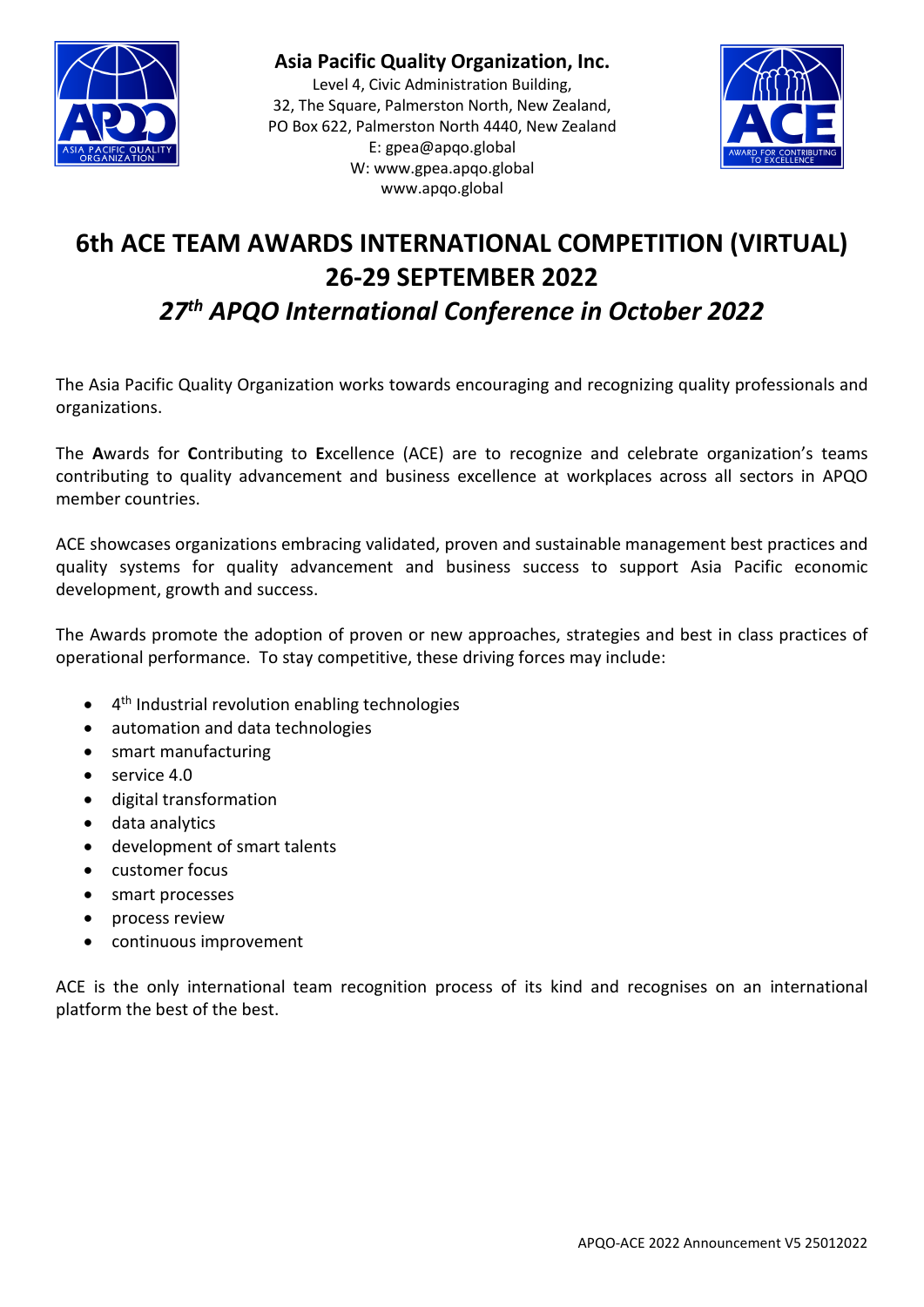

## **Asia Pacific Quality Organization, Inc.**

Level 4, Civic Administration Building, 32, The Square, Palmerston North, New Zealand, PO Box 622, Palmerston North 4440, New Zealand E: [gpea@apqo.global](mailto:gpea@apqo.global) W: [www.gpea.apqo.global](http://www.gpea.apqo.global/) www.apqo.global



Introduced in 2016, this competition provides an opportunity for teams from diverse organizations to engage and share their knowledge utilising a variety of continuous process improvement, innovation and productivity enhancement efforts. As such, participation in the competition provides an excellent opportunity to:

- Acquire professional recognition
- Learn and share
- Benchmark and leap
- Celebrate knowledge

#### **PARTICIPATION FEES**

**ACE Team Registration**: USD 1200 per team. This includes up to four (4) team members. Fee for each additional team member (from 5<sup>th</sup> team member if more than 4 members in the team) is USD 235. (Fee includes ACE Competition and two months access for full conference in October and November 2022). Each team will be presented with a Trophy with Star Category and a certificate.

**Notes**: 1. For **bulk registration of more than 10 teams** please contact APQO at [gpea@apqo.global](mailto:gpea@apqo.global) for more specific details on the special offers.

#### **PAYMENT**

#### **ACE TEAM & INDIVIDUAL TEAM MEMBERS**

To be made to: Asia Pacific Quality Organization (APQO) (An invoice will be issued after registration.)

#### **DEADLINE FOR APPLICATIONS AND MATERIALS SUBMISSION**

| Registration opens:                                       | $15th$ May 2022              |
|-----------------------------------------------------------|------------------------------|
| Deadline for registration:                                | 15 <sup>th</sup> July 2022   |
| Deadline for abstract submission:                         | 31st July 2022               |
| Deadline for final paper & video presentation submission: | 20 <sup>th</sup> August 2022 |
| Registration payment deadline:                            | 31st July 2022               |